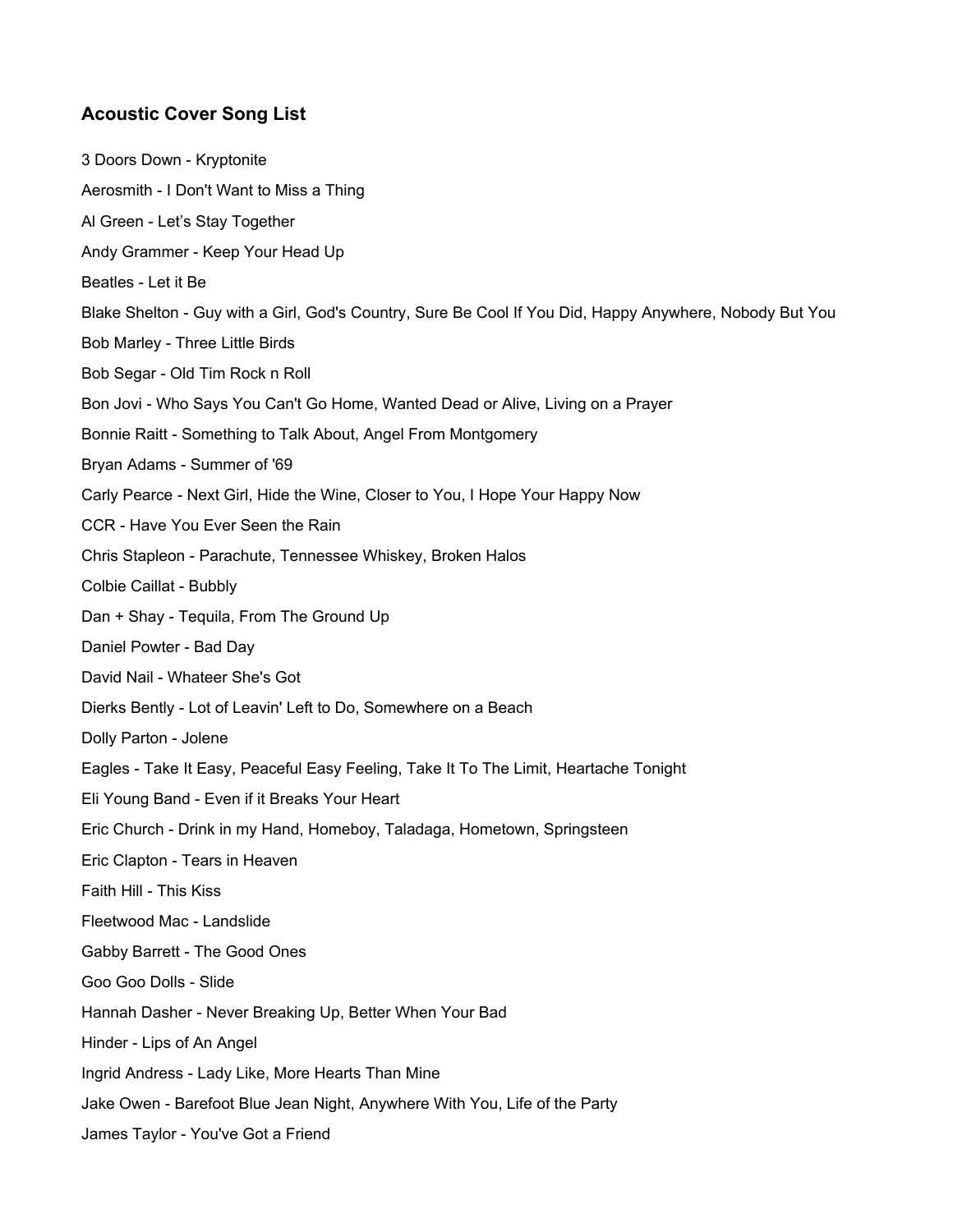Jason Aldean - Take a Little Ride, Burnin It Down Jason Mraz - I'm Yours Jeff Buckley - Hallelujah Jimmy Buffett - Margaritaville Johhny Cash - Ring of Fire John Denver - Take Me Home Country Roads, John Mellencamp - Wild Nights Jon Pardi - Dirt on my Boots, Head Over Boots Kacey Musgraves - Biscuits Kane Brown - Lose It Keith Urban - Blue Ain't Your Color, Cop Car, Somebody Like You Kenny Chesney - When The Sun Goes Down Kid Rock - Picture Kings of Leon - Use Somebody KT Tunstall - Black Horse and a Cherry Tree Lady A - Bartender, Need You Now, Downtown Lee Ann Womack - I Hope You Dance Lee Brice - Hard to Love, Rumor, I Hope Your Happy Now Little Big Town - Little White Church, Boondocks Luke Bryan - Kiss Tomorrow Goodbye Luke Combs - One Number Away, Beautiful Crazy, When It Rains It Pours Lynard Skynard - Simple Man, Sweet Home Alabama Maddie and Tae - Girl in a Country Song Maren Morris - Rich, My Church, The Bones Matchbox Twenty - 3am, Her Diamonds Michael Jackson - Human Nature Miranda Lambert - Bring Me Down, Baggage Claim, Mamas Broken Heart, Bluebird, Tin Man Morgan Wallen - Whiskey Glasses, Cover Me Up, Chasin' You, Way I Talk Old Dominion - One Man Band Otis Redding - Sitting on the Dock of the Bay Patsy Cline - Walking After Midnight, Three Cigarette In An Ashtray Rae Lynn - Bra Off REO Speedwagon - Take It On the Run Rob Thomas - Street Corner Symphany